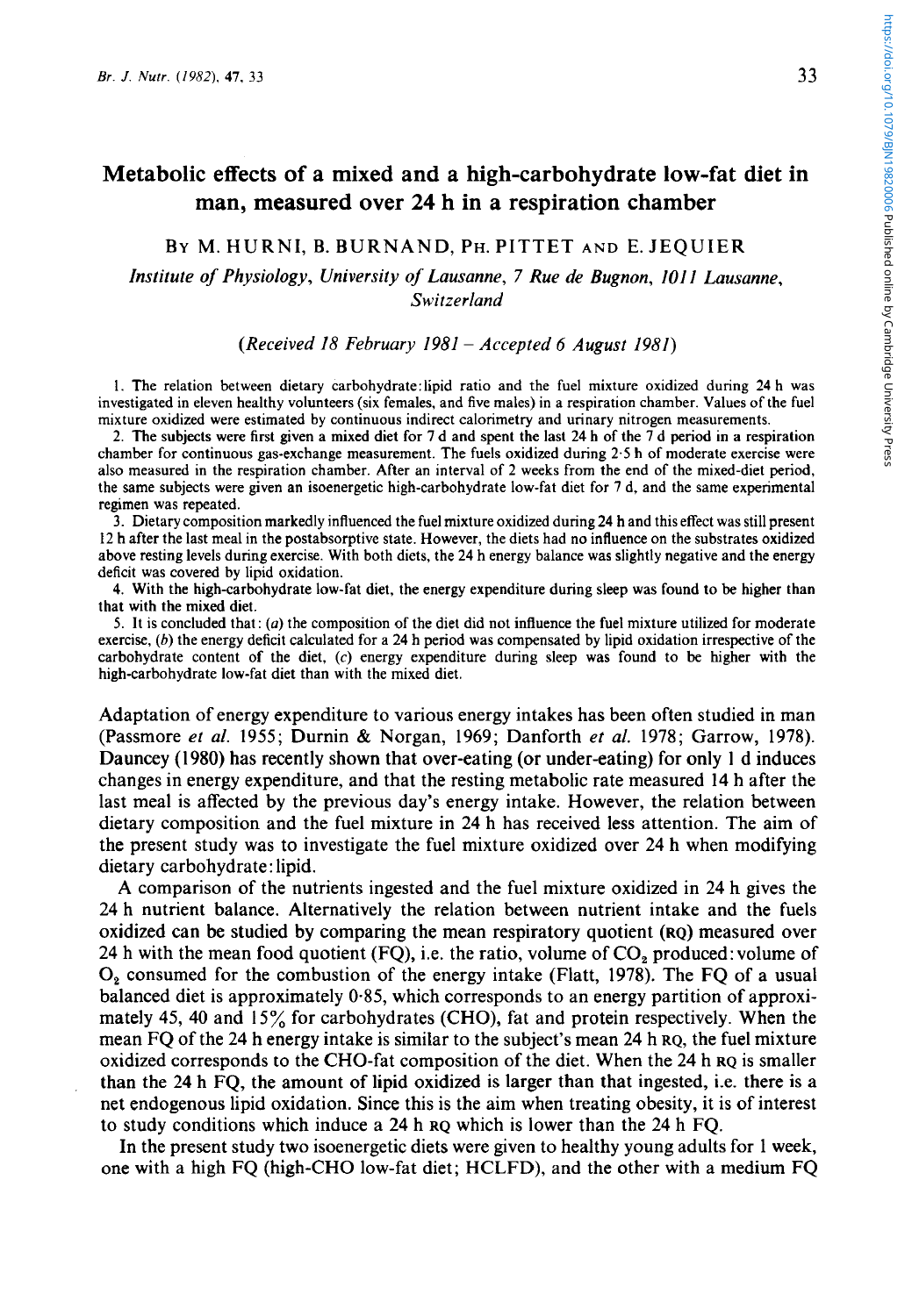|                                         | Protein |              | Lipid |           | Carbohydrate                |           | Energy intake<br>(kJ/d) |           | Food quotient |           |
|-----------------------------------------|---------|--------------|-------|-----------|-----------------------------|-----------|-------------------------|-----------|---------------|-----------|
| Diet                                    | Mean    | <b>SE</b>    | Mean  | <b>SE</b> | Mean                        | <b>SE</b> | Mean                    | <b>SE</b> | Mean          | <b>SE</b> |
|                                         |         |              |       |           | (a) 7 d period <sup>*</sup> |           |                         |           |               |           |
| Mixed (MD)                              | 89      | 4            | 92    | 4         | 227                         | 10        | 8730                    | 358       | 0.845         | 0.002     |
| High-carbohydrate<br>low-fat<br>(HCLFD) | 89      | 3            | 12    | 0.4       | 383                         | 15        | 8337                    | 308       | 0.944         | 0.001     |
|                                         |         |              |       |           | $(b)$ 24 h period           |           |                         |           |               |           |
| Mixed (MD)                              | 88      | $\mathbf{2}$ | 85    | 3         | 228                         | 5         | 8653                    | 176       | 0.849         | 0.003     |
| High-carbohydrate<br>low-fat<br>(HCLFD) | 88      | 3            | 9.5   | 1         | 406                         |           | 8678                    | 515       | 0.948         | 0.002     |

# Table 1. *Composition of the diets (g/d), food quotient during (u) the* 7 *d experimental period and (b) 24 h measurement period* **(Mean values with their standard errors)**   $\frac{1}{\sqrt{2}}$

\* **Average of 7 d.** 

(balanced mixed diet; **MD)** in order to establish whether nutrient balance could be obtained under both diets, and to study whether the metabolic adaptation to the diet was still present 12 h after the last meal.

A further aim of the present study was to estimate the fuel mixture oxidized with both diets during a 2.5 h period of moderate exercise. Since prolonged exercise is known to stimulate fat oxidation (Armstrong *et al.* 1961 ; Ahlborg *et al.* 1974), we investigated whether subjects receiving a low-fat diet may have to oxidize more endogenous lipid during exercise than subjects receiving a larger amount of exogenous lipid.

# **MATERIALS AND METHODS**

# *Subjects*

Eleven healthy medical students (six females and five males) volunteered for the investigation. Their mean age was  $23.6 \pm 1.2$  years and body-weight  $62.6 \pm 2.9$  kg. All subjects were within  $\pm 10\%$  of their ideal body-weight according to the Metropolitan Life Insurance Tables (1959).

# *Diets*

Two diets, MD and **HCLFD** were used to obtain the desired **FQ** of 0.84 and 0.94 respectively. Each type of meal was designed to obtain the required FQ. Food which had previously been frozen provided a fixed amount of energy  $(4173 \pm 133 \text{ kJ/d})$  for lunches and dinners, and additional energy intake was chosen *ad lib.* by the subjects for breakfast and snacks. The nutrient compositions of the frozen meals were obtained from the manufacturer and food tables (Souci *et al.* 1979) were used to calculate the composition of breakfasts and snacks. Atwater's coefficients were used to obtain the metabolizable energy content of all the meals (Atwater & Bryant, 1899).

# *Experimental procedure*

Each subject was first given diet **MD** for 7 d (Table 1). Most of them had their lunch at the Institute, whereas breakfast, snacks and the evening meal were always taken at home. Subjects spent the last 24 h of the diet period in a respiration chamber for continuous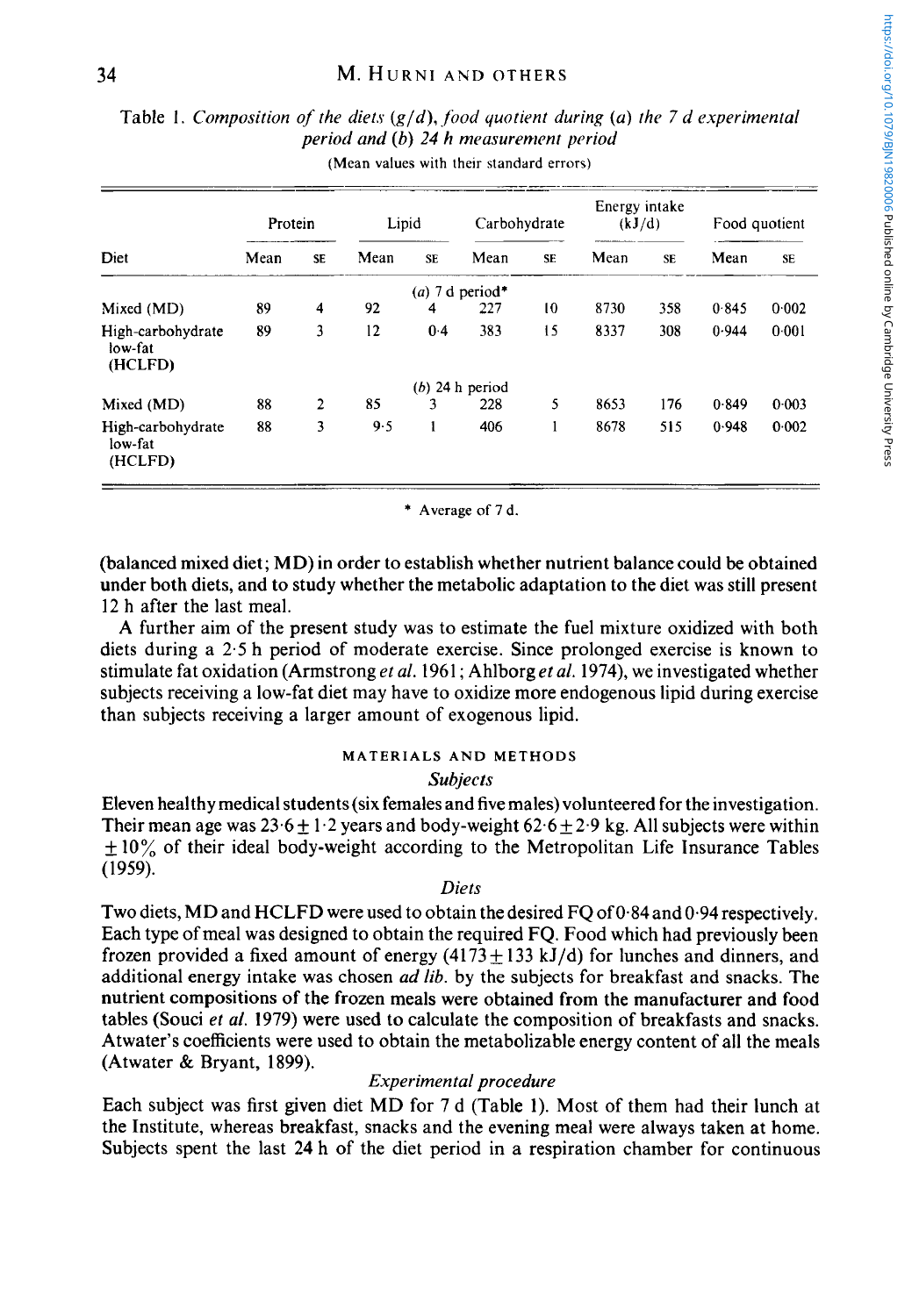gas-exchange measurements. At 2 h after entering (at **08.00** hours) the respiration chamber, subjects were asked to perform a light muscular exercise i.e. pedalling at **30** W **(I84** kg-m/min) for 2-5 h on a bicycle ergometer (Quinton Instruments). For the remainder of the day, subjects were free to do as they wished e.g. working at the desk, sitting or lying on the bed, watching television, but no intense physical activity (e.g. gymnastics) was allowed. The subjects received their meals when in the respiration chamber (Table 1) through an air-tight communication compartment. On the morning following the **24** h spent in the chamber, subjects had their resting metabolic rate (RMR) measured for **1.5** h. After an interval of 2 weeks from the end of the period on diet MD, the same subjects were given diet HCLFD for **7** d (Table 1). The experimental procedure was exactly the same as that described for the period on diet MD.

#### *Measuremenls*

*RMR open-circuit indirect calorimetry with a ventilated hood.* The head of the subject is inserted into a transparent ventilated hood, the air-tight cloth of which **is** secured around the subject's neck. Outside air is drawn continuously through the hood at a constant rate (range **25-35** l/min according to the subject) by a ventilator inserted into the outlet tube. The flow rate of air leaving the hood is measured using a pneumotachograph and a differential manometer (Digital Pneumotachograph, Model **47303** A, Hewlett Packard). **A**  fraction of the outflowing air is continuously sampled and its  $O_2$  and  $CO_2$  concentrations are measured using a thermomagnetic  $O_2$  analyser (Magnos 2T, Hartmann and Braun) and an infra-red *CO,* analyser (Uras 2T, Hartmann and Braun, Frankfurt, Germany).

With open circuit indirect calorimetry, it is important for calculating  $\dot{V}_{O_2}$  to take into account the fact that the flow rate of air at the inlet **is** different to that at the outlet, due to the fact that the **RQ** is usually less than 1.0. The following equation was used to obtain  $V_{\text{O}_2}$ . *I*<sub> $\dot{V}$ </sub> *I* 

$$
\dot{V}_{\text{O}_2} = \frac{I}{I - F_{\text{in, O}_2}} [\dot{V}_{\text{out}} (\Delta F_{\text{O}_2} - \Delta F_{\text{CO}_2} \times F_{\text{in, CO}_2})],\tag{1}
$$

where  $F_{\text{in, O}_2}$  is the fraction of  $O_2$  at the inlet,  $\dot{V}_{\text{out}}$  is the flow of outgoing air,  $\Delta F_{\text{O}_2} = F_{\text{in}_1, \text{O}_2} - F_{\text{out}_1, \text{O}_2}$ ,  $F_{\text{out}_1, \text{O}_2}$  is the fraction of  $\text{O}_2$  at the outlet,  $\Delta F_{\text{CO}_2} = F_{\text{out}_1, \text{CO}_2} - F_{\text{in}_1, \text{CO}_2}$ ,  $F_{\text{out, CO}_2}$  is the fraction of  $CO_2$  at the outlet,  $F_{\text{in, CO}_2}$  is the fraction of  $CO_2$  at the inlet.

The  $CO<sub>2</sub>$  production rate was calculated with the following equation:

$$
\dot{V}_{\rm CO_2} = \dot{V}_{\rm out} \times \Delta F_{\rm CO_2}.
$$
\n(2)

Values of  $\dot{V}_{\text{O}_2}$  and  $\dot{V}_{\text{CO}_2}$  were averaged for 5 min periods.

*24 h Energy expenditure (24 EE): respiration chamber.* We have constructed a respiration chamber (5 m long,  $2.5$  m wide and  $2.5$  m high) which is part of an open circuit ventilated indirect calorimeter. The  $O_2$  and  $CO_2$  concentrations are continuously measured in the outflowing air using the same analysers as those described for the hood system, and the flow rate of air leaving the chamber is measured by a pneumotachograph and a differential manometer (Digital Pneumotachograph, Model **47303** A, Hewlett Packard). Provided that the expiratory gases mix rapidly with the air in the chamber, the concentrations of  $O_2 + CO_3$ at the outlet are equal to their mean concentrations in the chamber. To fulfil this condition, mixing of expiratory gases with air is accelerated using a blower inside the chamber, and the response time to a step change is approximately 2 min. This fast response makes it unnecessary to take this delay into account in the calculations **of** substrate oxidation rates and energy expenditure.

For the calculation of  $\dot{V}_{O_2} + \dot{V}_{CO_2}$  with the chamber, it is necessary to make allowance for two terms, i.e. the difference between the flow of  $O_2+CO_2$  in and out, and the rate at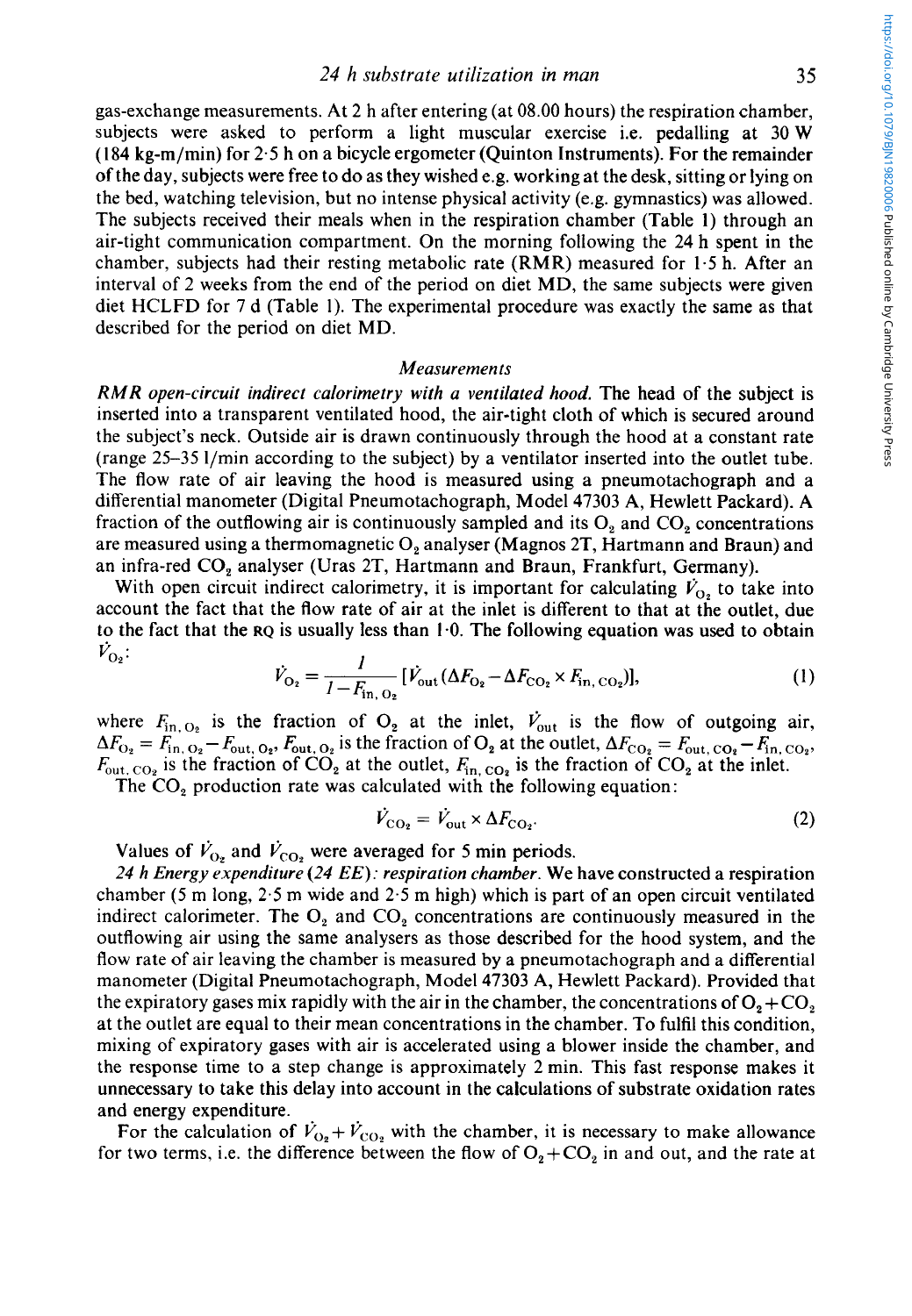#### **36 M. HURNI AND OTHERS**

which the  $O_2+CO_2$  concentrations change in the chamber. The equation of McLean & **Watts (1976) was used:** 

$$
\dot{V}_{\text{O}_2} = \frac{I}{I - F_{\text{in, O}_2}} \left[ \dot{V}_{\text{out}} \left( \Delta F_{\text{O}_2} - \Delta F_{\text{CO}_2} \times F_{\text{in, O}_2} \right) + V \left( \frac{dF_{\text{out, O}_2}}{dt} - \frac{dF_{\text{out, CO}_2} \times F_{\text{in, O}_2}}{dt} \right) \right].
$$
 (3)

The symbols are the same as in equation (1);  $V$  is the volume of air in the respiration chamber (STPD).

 $V_{\text{CO}_2}$  was calculated using the following equation:

$$
\dot{V}_{\text{CO}_2} = \dot{V}_{\text{out}} \Delta F_{\text{CO}_2} + V \frac{dF_{\text{out, CO}_2}}{dt}.
$$
\n(4)

For both the hood and the chamber, calculations of energy expenditure and the metabolic mixture oxidized were performed using the equations of Consolazio *et al.* (1963). These calculations necessitate the measured values of  $\dot{V}_{\text{O}_2}$ ,  $\dot{V}_{\text{CO}_2}$  and urinary N.

The accuracy of the measurements of  $\dot{V}_{O_2}$  and  $\dot{V}_{CO_2}$  was controlled by burning butane inside the chamber. In fourteen calibration tests of one hour each, the measured values of  $V_{\text{o}}$ , were 100.44  $\pm$  0.34% of the real value obtained by weighing the amount of butane which had been burnt and by stoichiometric calculation of the volume of **0,** utilized; the measured values of  $\dot{V}_{\text{CO}_2}$  were 99.64  $\pm$  0.50% of the real  $\dot{V}_{\text{CO}_2}$ . Calibration of the hood system gave similar results.

*Physical activity.* Spontaneous physical activity was monitored using a radar system based on the Doppler effect (Schutz, Ravussin *et al.* 1981) and physical activity was expressed as a percentage of the time during which the subject was moving. All measurements were averaged for 30 min periods.

*Urine samples.* Urine was collected during the 24 h **EE** and RMR measurement periods and analysed for urinary N using the Kjeldhal method (Hawk, 1947). The subjects voided before entering the chamber and urine was collected before the exercise, 1 or 2 h after the exercise, and then at approximately 6 h intervals. Urinary glucose was analysed during the 24 h **EE** measurement using a qualitative hexokinase method (Gluketur-testR; Boehringer).

*Blood samples.* Blood samples were obtained in the postabsorptive state before and after the 7 d diet periods. To obtain blood samples in the respiration chamber, a specially-designed arrangement was used; the investigator entered the room through an air-tight communication compartment breathing through a mask connected to the outside air to avoid altering the composition of the air in the chamber. Blood samples were analysed for the following: blood glucose using the hexokinase method (Slein, 1965), plasma immunoreactive insulin (IRI) (Herbert *et al.* 1965), plasma free fatty acids (FFA) using the Dole & Meinertz (1960) extraction and determination of Ho (1970) as modified by Heindel *et al.* (1974).

*Statistical analysis.* Results are given as mean values with their standard errors. Values were analysed using Student's *t* test for paired values, each subject being his own control.

## **RESULTS**

#### *Energy balance*

The mean energy intake and expenditure of the subjects during the 24 h period in the respiration chamber are presented in Table 2. The energy content of the two diets was almost identical; 24 **EE** was larger than intake for both diets, resulting in a negative energy balance. RMR values were not significantly different for the two diets,  $272 \pm 10$  and  $266 \pm 9$  kJ/h for diets MD and HCLFD respectively.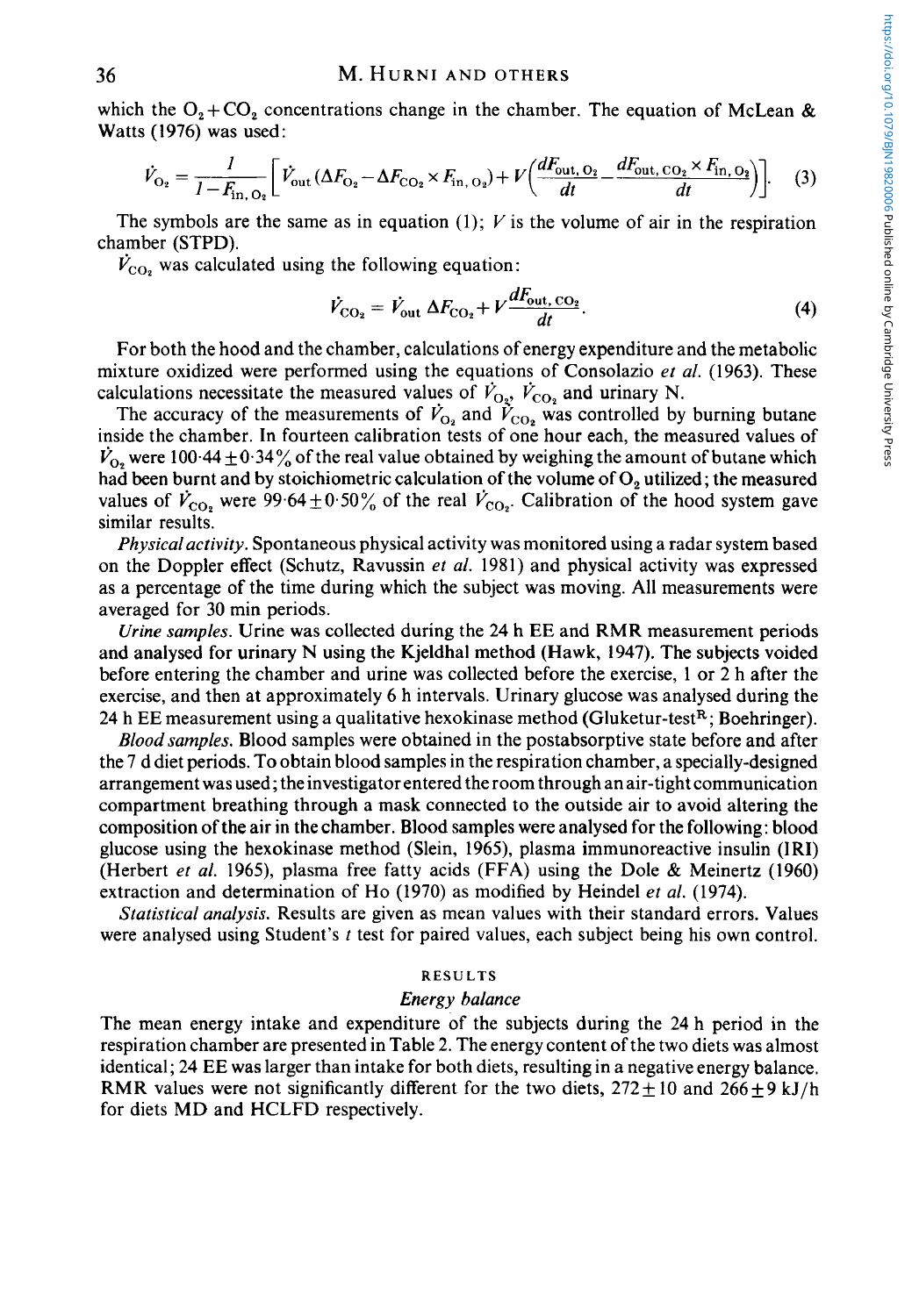|                                      |      | Energy intake | Expenditure |     | Difference of<br>the means |     | Food-quotient |       | $RQ$ during the<br>$24 h$ of<br>measurement |       | RQ (RMR)  |       |
|--------------------------------------|------|---------------|-------------|-----|----------------------------|-----|---------------|-------|---------------------------------------------|-------|-----------|-------|
| Diet                                 | Mean | SE)           | Mean        | 55  | Mean                       | 55  | Mean          | 5     | Mean                                        | S     | Mean      | y     |
| Mixed (MD)                           | 8653 | 176           | 10074       | 392 | $-1421$ *                  | 43  | 0.849         | 0.003 | 0.79518                                     | 0.007 | 0.80015   | 0.008 |
| High-carbohydrate<br>low-fat (HCLFD) | 8678 | 515           | 10591       | 502 | $-1913*$                   | 524 | 0.948         | 0.002 | $0.879$ <sup>†</sup>                        | 0.005 | $0.856$ # | 0.007 |

§ Comparison between mean Ro during the 24 h measurement period and mean Ro (RMR) for the MD, was not statistically significant.<br>|| Comparison between mean Ro during the 24 h measurement period and mean Ro (RMR) for diet 5 Comparison between mean **RQ** during the **24** h measurement period and mean **RQ** (RMR) for the MD, was not statistically significant.

11 Comparison between mean **RQ** during the **24** h measurement period and mean **RQ** (RMR) for diet HCLFD, (P < 0.05).

# 24 **h** substrate utilization in man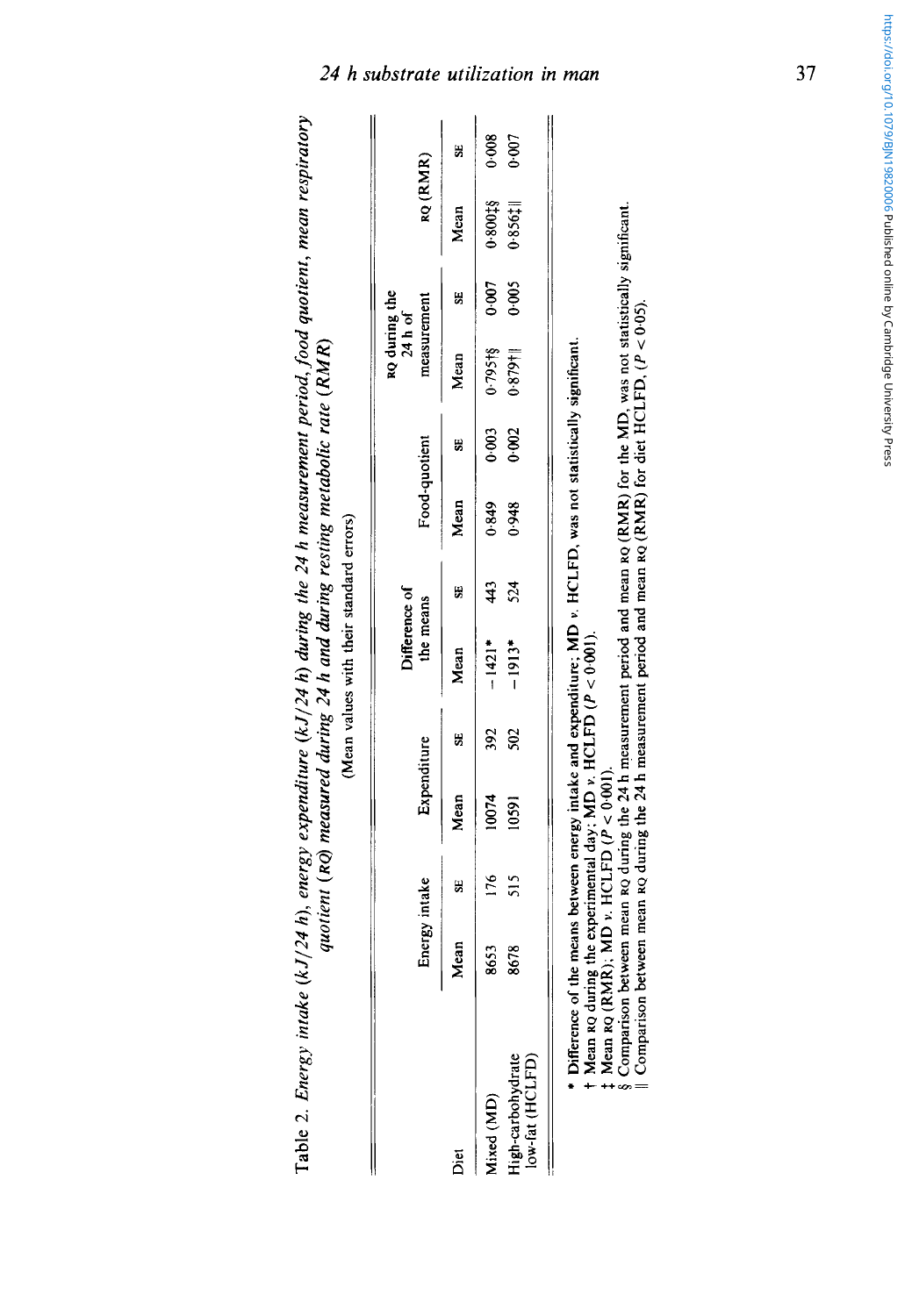Table 3. *Substrates ingested and oxidized (g/24 h) during the 24 h measurement period for during resting metabolic rate (RMR) (mg/min) for diets MD and HCLFD* 

|       | the mixed diet (MD) and the high-carbohydrate low-fat diet (HCLFD) and substrates oxidized<br>during resting metabolic rate $(RMR)$ (mg/min) for diets MD and HCLFD |          |           | (Mean values with their standard errors) |    |                       |      |                    |
|-------|---------------------------------------------------------------------------------------------------------------------------------------------------------------------|----------|-----------|------------------------------------------|----|-----------------------|------|--------------------|
|       |                                                                                                                                                                     | Ingested |           | Oxidized                                 |    | Difference<br>between |      | 1 h $RMR$ (mg/min) |
| Diet  |                                                                                                                                                                     | Mean     | <b>SE</b> | Mean                                     | SE | the means             | Mean | <b>SE</b>          |
| MD    | Protein                                                                                                                                                             | 88       |           | $77*$                                    | 6  | $+11$                 | 508  | 9                  |
|       | Lipid                                                                                                                                                               | 85       |           | 160†                                     | 11 | $-75$                 | 601  | 7                  |
|       | Carbohydrate                                                                                                                                                        | 228      |           | 165±                                     | 15 | $+63$                 | 69¶  | 8                  |
| HCLFD | Protein                                                                                                                                                             | 88       |           | $71*$                                    |    | $+17$                 | 45\$ | 8                  |
|       | Lipid                                                                                                                                                               | 9.5      |           | 90†                                      | 8  | $-80.5$               | 49   | 4                  |
|       | Carbohydrate                                                                                                                                                        | 406      |           | 359t                                     | 15 | $+47$                 | 117¶ | 11                 |

\* Protein oxidized during 24 h; MD *v.* HCLFD, not significant.

 $\dagger$  Lipid oxidized during 24 h; MD *v.* HCLFD,  $P < 0.001$ .

 $\pm$  CHO oxidized during 24 h; MD *v.* HCLFD,  $P < 0.001$ .

*5* Protein oxidation rate during RMR; MD *v.* HCLFD, not significant.

| Lipid oxidation rate during RMR; MD  $\nu$ . **HCLFD**,  $P < 0.005$ .

**<sup>T</sup>**CHO oxidation rate during RMR; MD *v.* HCLFD, *P* < 0.001.

# *FQ and RQ*

The mean values for FQ, **RQ** during the 24 h **EE,** and **RQ** during RMR measurements (obtained after a 12 h postabsorptive period) are also presented in Table 2. Mean **RQ** values for 24 h were always significantly lower than FQ values  $(P < 0.05)$ . RQ measured during 24 h or during RMR were both significantly higher with diet HCLFD than with diet MD.

## *Substrate balance*

In Table *3,* substrate oxidation rates during the 24 h in the respiration chamber are compared with the substrates ingested. Protein oxidation rates were not affected by the type of diet eaten. On the other hand, lipid and CHO oxidation rates were significantly different  $(P < 0.001)$ , depending on the kind of diet consumed. When diet MD was fed, subjects oxidized on average 160  $\pm$  11 g lipid and 165  $\pm$  15 g CHO during the 24 h in the chamber, whereas when diet HCLFD was fed subjects showed an almost twofold increase in CHO oxidation rate  $359 + 15$  g with a concomitant decrease in lipid utilization  $90 + 8$  g. Whichever the diet consumed, lipid utilization was always larger than lipid intake, whereas the amount of CHO oxidized was smaller than CHO intake.

The composition of the diet also influenced the substrates utilized during RMR, i.e. more CHO was oxidized with diet HCLFD than with diet MD; the reverse was true for the lipid oxidation.

## *Fuel utilization during exercise*

The energy expended and the substrates oxidized during muscular exercise are presented in Table 4. In this instance, the substrates oxidized represent the net increase above the mean oxidation rates measured during the 2 h period preceding the exercise in the chamber. The proportion of lipid and CHO oxidized during the exercise was not influenced by the composition of the diet consumed, and was almost identical in the two experimental conditions. The proportion of protein in the fuel oxidized during the exercise was very small and represented approximately 1 g for each diet.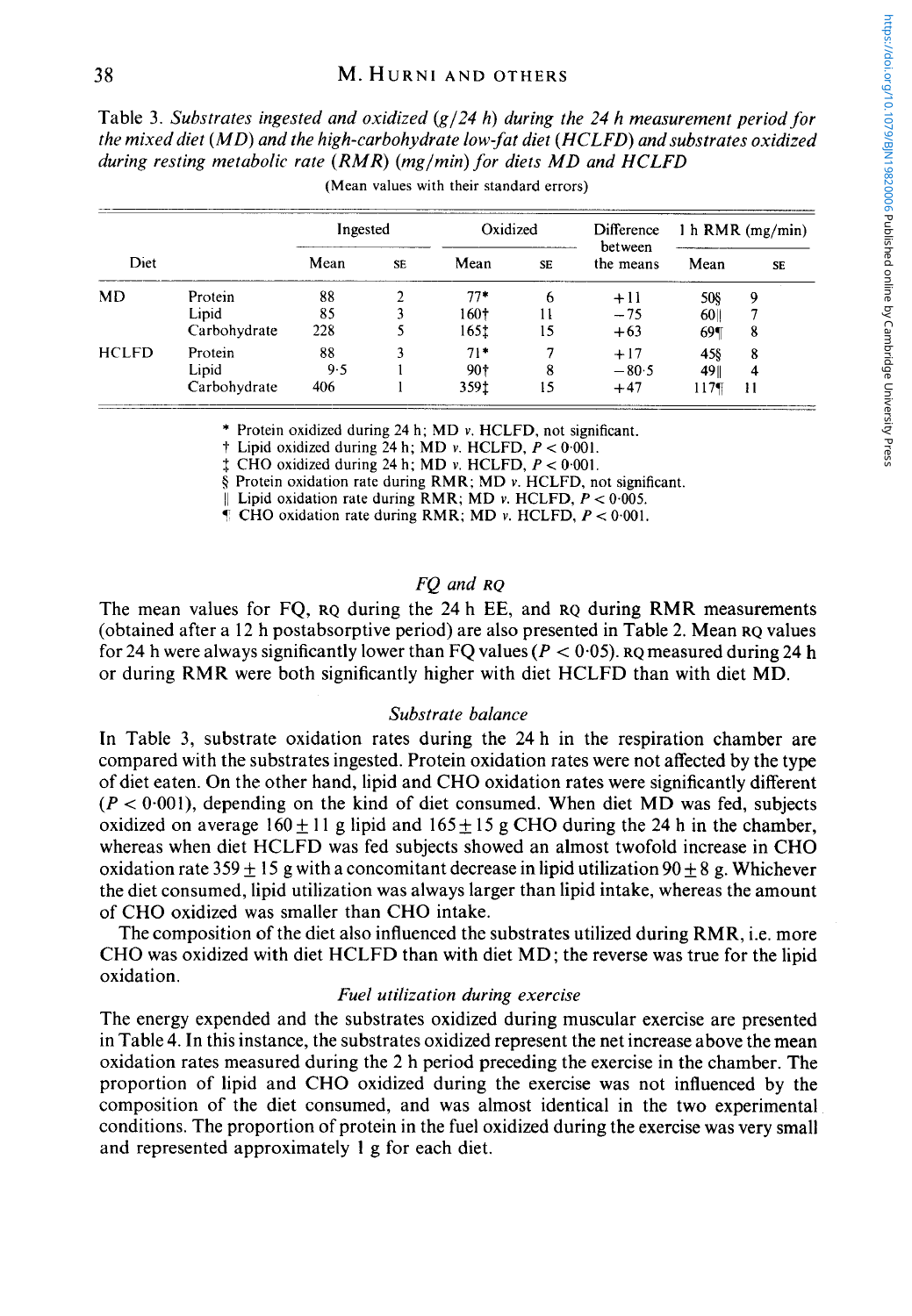# *24 h substrate utilization in man* **39**

*Table* **4.** *Total energy expenditure (kJ/2.5 h) and total lipid+ carbohydrate oxidized (g/2-5 h) during the 2.5 h exercise for the mixed diet (MD) and the high-carbohydrate low-fat diet (HCLFD). Energy expenditure (kJI2.5 h) and lipid+ carbohydrate oxidized (g/2.5 h) above resting values during the 2.5 h exercise. Resting values were obtained by averaging the values obtained during the 2 h period preceding the exercise in the chamber* 

|                                           | Mixed diet |                | High-carbohydrate<br>low-fat diet | <b>Statistical</b> |              |  |
|-------------------------------------------|------------|----------------|-----------------------------------|--------------------|--------------|--|
|                                           | Mean       | <b>SE</b>      | Mean                              | <b>SE</b>          | significance |  |
| Energy expenditure<br>(total)             | 2599       | 77             | 2606                              | 77                 | <b>NS</b>    |  |
| Energy expenditure<br>(above resting)     | 1887       | 78             | 1785                              | 61                 | <b>NS</b>    |  |
| Lipid oxidation<br>(total)                | 39         | 3              | 30                                | $\mathbf{2}$       | P < 0.02     |  |
| Lipid oxidation<br>(above resting)        | 25         | $\overline{2}$ | 23                                | $\overline{2}$     | <b>NS</b>    |  |
| Carbohydrate oxidation<br>(total)         | 66         | 7              | 87                                | 5                  | P < 0.005    |  |
| Carbohydrate oxidation<br>(above resting) | 56         | 7              | 55                                | 5                  | NS.          |  |

(Mean values with their standard errors)

NS, not significant.



Fig. **1.** Comparison of energy expenditure (kJ/min) during sleep only. Mixed diet **(A);** high-carbohydrate low-fat diet  $($ **)**. Statistical significance:  $P < 0.005$ .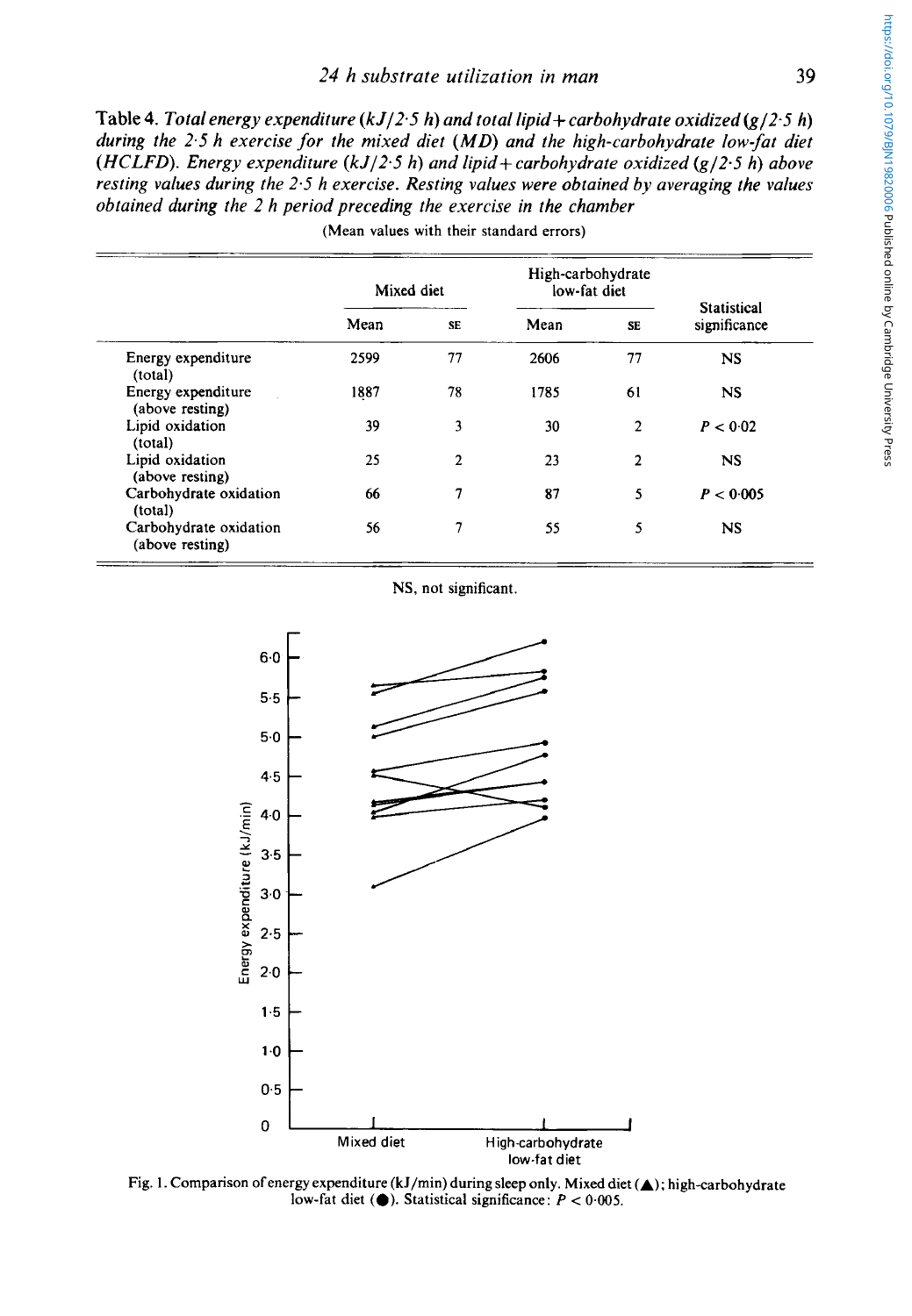https://doi.org/10.1079/BJN19820006 Published online by Cambridge University Press https://doi.org/10.1079/BJN19820006 Published online by Cambridge University Press

Table 5. *Blood glucose (mmolll) free fatty acids (FFA) (pmol/l) and immunoreactive insulin*   $(IRI)$   $(\mu U/ml)$  before and after the 7 d measurement period, before, during and after the *exercise period* 

|                                                                                     | Diet                      | Blood glucose<br>(mmol/l) |                         | <b>FFA</b><br>$(\mu \text{mol/l})$ |            | IRI<br>$(\mu U/m)$ |                |
|-------------------------------------------------------------------------------------|---------------------------|---------------------------|-------------------------|------------------------------------|------------|--------------------|----------------|
|                                                                                     |                           | Mean                      | <b>SE</b>               | Mean                               | <b>SE</b>  | Mean               | <b>SE</b>      |
| Postabsorptive state<br>before the experiment<br>$(08.00$ hours)                    | <b>MD</b><br><b>HCLFD</b> | 4.7<br>4.9                | 0.1<br>$0-1$            | 559<br>627                         | 92<br>101  | 16.7<br>18.9       | $1-7$<br>2.2   |
| Postabsorptive state<br>after experimental<br>week (08.00 hours)                    | MD<br><b>HCLFD</b>        | 4.7<br>4.7                | $0-1$<br>$0-1$          | 684<br>530                         | 109<br>75  | $15.1*$<br>$19.8*$ | 1.5<br>1.8     |
| Before the exercise<br>$(10.00$ hours)                                              | <b>MD</b><br><b>HCLFD</b> | 4.4<br>4.0                | 0.2<br>0.2              | 568<br>418                         | 72<br>168  | 15.8<br>$18-0$     | 2.5<br>1.9     |
| After $1.5$ h exercising<br>(11.30 hours)                                           | <b>MD</b><br><b>HCLFD</b> | 4.2<br>4.3                | $0-1$<br>$0-1$          | 1002<br>928                        | 139<br>103 | $9 - 1$<br>$10-8$  | $1-1$<br>$1-4$ |
| End of exercise<br>(2.5 h)<br>$(12.30 \text{ hours})$                               | MD<br><b>HCLFD</b>        | 4.3<br>4.4                | 0.1<br>0 <sup>1</sup>   | 1625<br>1538                       | 169<br>164 | $10-4$<br>12.6     | 1.9<br>1.6     |
| Postabsorptive state<br>after the 24 h of<br>measurement and RMR<br>$(09.00$ hours) | MD<br><b>HCLFD</b>        | 4.8<br>4.8                | 0 <sup>1</sup><br>$0-1$ | 460<br>369                         | 60<br>41   | $12.3+$<br>$15.3+$ | $1-0$<br>$1-3$ |

(Mean values with their standard errors)

MD, mixed diet; HCLFD, high-carbohydrate low-fat diet.

\* IRI, after the experimental week; MD  $v$ . **HCLFD**  $(P < 0.05)$ .

 $\dagger$  IRI, after the 24 h of measurement; MD *v*. **HCLFD**  $(P < 0.02)$ .

#### *Energy expenditure during sleep*

Total energy expenditure during the period of sleep is presented in Fig. 1. Only those periods where the mean spontaneous physical activity (measured by the radar system) was between 0 and  $1\%$  for each 30 min period were considered sleeping periods; the average sleeping period was 6 h  $18\pm 23$  min with diet MD and 6 h  $19\pm 18$  min with diet HCLFD. In addition, the times at which the subjects went to sleep were 00.22 hours  $(+21 \text{ min})$  on the MD diet and 00.18 hours ( $\pm$ 21 min) on the HCLFD. Energy expenditure was significantly lower with diet MD than with diet HCLFD by an average of  $148 \pm 40$  kJ for the sleeping period  $(P < 0.005)$ .

# *Blood indices*

There was no difference between values for postabsorptive blood glucose on day 1 and after 1 week on diets MD and HCLFD; nor was there any difference in values for postabsorptive blood glucose between the two diets after 7 d (Table 5). During exercise, blood glucose decreased slightly below fasting levels for both diets.

Postabsorptive plasma FFA levels were similar after 1 week for both diets (Table 5). During exercise, plasma FFA levels rose similarly with the two diets.

Postabsorptive insulin levels were significantly higher with diet HCLFD than with diet MD after 1 week on the diet  $(P < 0.05)$  and after the 24 h measurement  $(P < 0.02)$ , but it remained within the physiological range. During exercise there was a similar decrease in insulin levels with both diets. None of the subjects had glucose in their urine with either of the dietary treatments.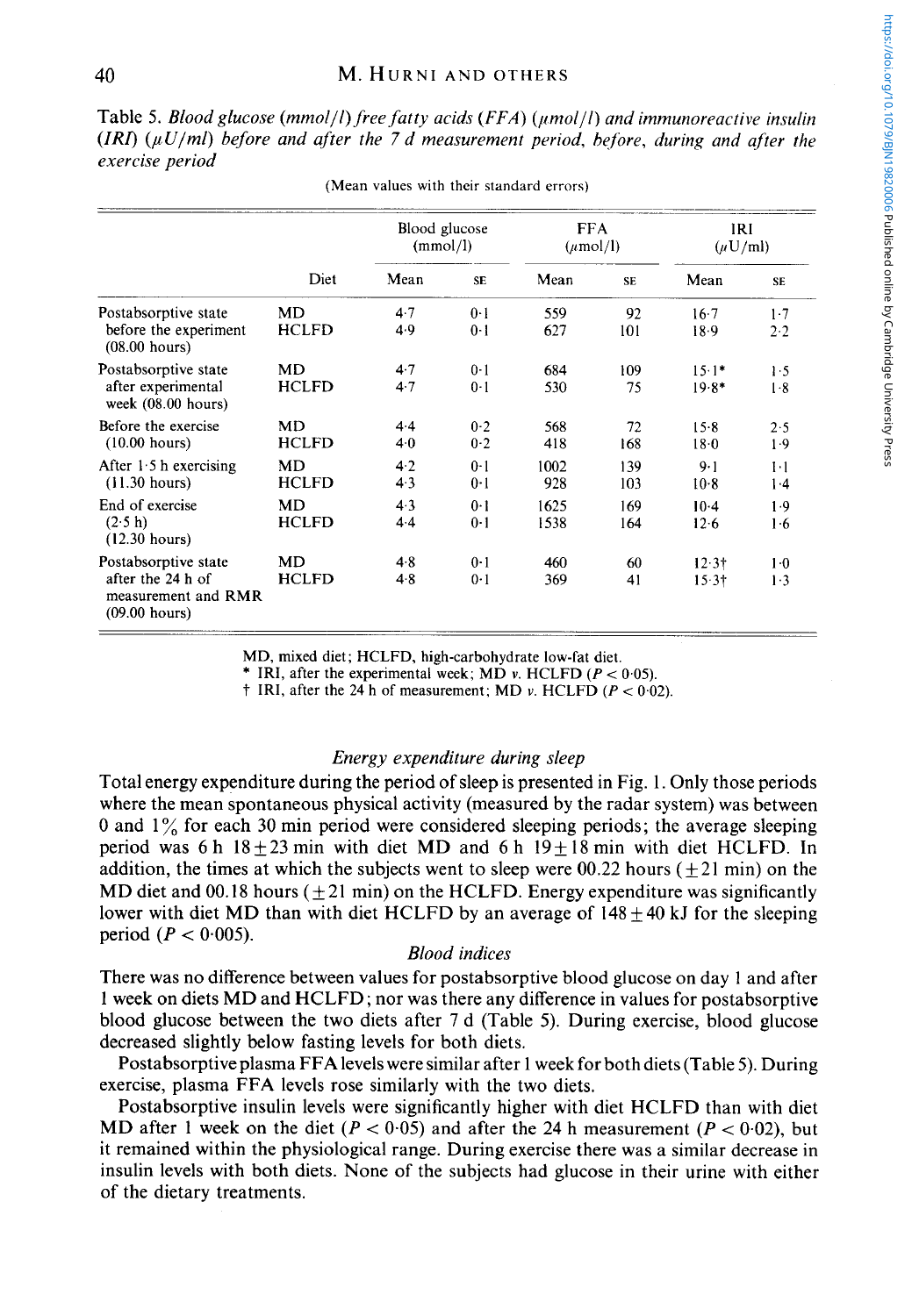#### **DISCUSSION**

The purpose of this investigation was to study the change in the fuels oxidized at rest and during exercise after 7 d on a high-CHO low-fat diet. The calculation of substrate oxidation rates from respiratory exchange measurements and urinary N only give estimates and the method has limitations. For example, the assessment of protein oxidation from urinary N excretion is not a precise procedure and must only be considered as an index of the protein oxidation. Reactions of deamination of glutamine yielding  $NH<sub>a</sub><sup>+</sup>$ , or deamination of other amino acids in the process of gluconeogenesis do not correspond to protein oxidation. However, uncertainty about protein oxidation does not significantly affect the calculation of metabolic rate or that of carbohydrate and lipid oxidation. It is well known that changes in ventilation (hyper- or hypoventilation) result in changes of RQ which are not related to the fuels oxidized. However, integration of the values of  $\dot{V}_{CO_2}$  and  $\dot{V}_{O_2}$  during periods of 30 min for **24** EE measurements and allowance for a 15 min period of adaptation to the hood for RMR measurement eliminate these respiratory influences.

The composition of the fuel mixture oxidized was clearly influenced by that of the diet (Table 3) even though plasma levels of glucose and FFA were similar. Metabolic adaptation to diet HCLFD was not only present during the **24** h measurement period, but it persisted in the morning postabsorptive state, 12 h after the last meal.

During the **24** h test period, the subjects who could eat snacks ad lib. were nevertheless in negative energy balance. This might be due to the somewhat artificial conditions of living in a closed chamber. It is interesting to note that with both diets MD and HCLFD: (1) the energy deficit was compensated by a similar amount of endogenous fat oxidation, **(2)**  the energy provided for the exercise was approximately 50% CHO and 50% fat oxidation, (3) a positive CHO balance was observed despite the energy deficit.

The results suggested that the composition of the diet had no influence on the extra energy oxidized to compensate a 24 h energy deficit: with both diets MD and HCLFD, the deficit was compensated by using endogenous fat. Diet HCLFD, which is known to maintain elevated CHO stores in liver (Hultman & Nilsson, 1971) and muscles (Bergstrom *et al.* 1967) did not favour CHO utilization for the **2.5** h exercise period at moderate intensity. The tendency to keep a positive CHO balance with both diets under conditions of negative energy balance may be of a transient nature. It is not possible repeatedly to store large amounts of CHO since the storage capacity of glycogen is limited (Hildes *et* al. 1949). However Passmore & Swindells (1963), Hermansen *et* al. (1967), Saltin & Hermansen (1967) and more recently Acheson *et* al. (1979) have supported the view that the capacity to store CHO in man might be larger than usually described (Cahill, 1970). In the present study, RQ of more than 1, indicative of net *de novo* lipogenesis, were not observed. Thus, despite a large CHO intake, there was no net gain of fat by lipogenesis. Furnass (1960), Passmore & Swindells (1963) and Acheson *et al.* (1979) also found limited net conversion of CHO into fat after large CHO intakes.

Numerous studies have dealt with the fuels oxidized during exercise in relation to ingested diets (Christensen & Hansen, 1939; Bergström *et al.* 1967; Pruett, 1970*a*). Pruett (1970*a*), Ahlborg *et* al. (1974) and Astrand & Rodhal (1970) showed that in low-intensity long-duration exercise, approximately half the energy is derived from fat and half from CHO. In the present study, we found a similar fuel distribution, and this was not affected by the adaptation to either diet HCLFD or diet MD. Ingestion of HCLFD did not promote CHO oxidation for exercise, and consequently lipids were not spared with diet HCLFD. Moreover, the changes in plasma FFA and IRI levels duringexercise were similar with both diets as also reported by Pruett  $(1970a, b)$ . These results confirm the fact that prolonged exercise at low intensity is performed using body stores of both fat and CHO, provided that CHO stores are sufficient. Only when CHO stores have been previously depleted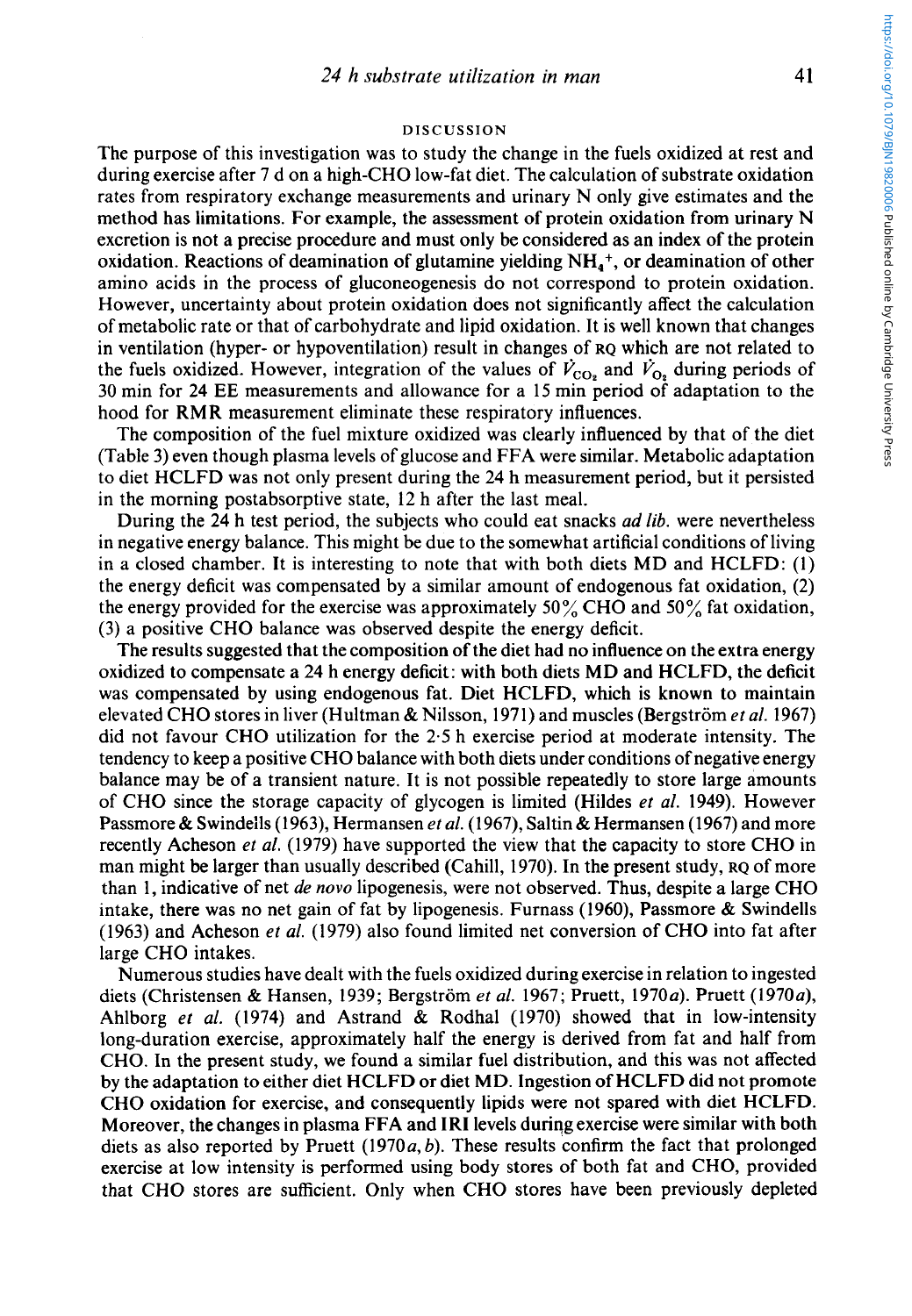#### **42 M. HURNI AND OTHERS**

(Ravussin *et al.* 1979) does fat oxidation become more important than CHO metabolism. The present results confirm that it is beneficial to include moderate physical activity in a weight maintenance programme in order to favour fat oxidation as suggested by Flatt (1978) & Nelson (1978). However, depletion of fat stores over a few hours of exercise does not necessarily imply weight loss over several days.

With similar **24** h energy intake, there was a tendency to expend more energy with diet HCLFD than with diet MD, but the difference was not significant over **24** h (Table **2).**  However, when computing the energy expenditure during the sleeping time, the subjects given diet HCLFD expended significantly more energy than when receiving diet MD. It is not possible to explain the lower energy expenditure due to diet MD either by an acclimatization to the respiration chamber, since diet MD was fed first, or by a difference between the total time asleep or by a difference between the times at night when the subjects went to sleep. The reason for the higher energy expenditure during sleep with diet HCLFD is unclear. Recently, the effects of CHO on sympathetic activity have been reviewed by DeHaven *et al.* (1980). They reported that underfeeding in humans or rats is accompanied by a decreased sympathetic activity which is primarily due to low dietary CHO rather than to a reduction in total energy intake. Furthermore, Landsberg & Young (1978) described a rise in norepinephrine turnover in rats given a high-sucrose diet. We have recently observed increased diurnal urinary catecholamine excretion in subjects receiving a high-CHO diet (Schutz, Acheson *er al.* 1981) but there was no change in urinary catecholamine during the night. Thus, whether an increase in sympathetic activity might explain the elevated energy expenditure observed with diet HCLFD remains to be established.

In conclusion, dietary composition markedly influenced the substrates oxidized during **24** h, and this effect was still present 12 h after the last meal in the postabsorptive state. The fuel mixture used for prolonged exercise was not modified by the previously ingested diet,  $50\%$  of the energy being derived from fat and  $50\%$  from CHO with both diets MD and HCLFD. Finally, energy expenditure during sleep was found to be higher with diet HCLFD than with diet MD.

The authors acknowledge the technical and secretarial assistance of Miss E. Maeder and Miss **J.** Braissant and Nestle-Findus for providing the frozen meals.

This work was supported by a research grant of Nestlé, Vevey.

#### **REFERENCES**

Acheson, K. J., Flatt, J. P. & Jéquier, E. (1979). *Proc. 5th int. Mtg Endocr.* Diabetes and Obesity. Marseilles, June **1978.** 

**Ahlborg, G., Felig, Ph., Hagenfeldt,** L., **Hendler, R.** & **Wahren, J. (1974).** *J. din. Invest.* **53, 1080.** 

- **Armstrong, D. T., Steele,** R., **Altszuler, N., Dunn, A., Bishop, J. S.** & **DeBodo, C. (1961).** *Am. J. Physiol.* **201, 9.**
- **Astrand, P. 0.** *8c* **Rodhal, K. (1970).** *Textbook of Work Physiology,* **p. 453. Los Angeles: McGraw-Hill.**

**Atwater, W. 0.** & **Bryant, A. P. (1899).** *12th A. Rep. Conn. (Storrs). Agric. Exp. Stat.* **p. 73.** 

**Bergstrom, J., Hermansen, L., Hultman, E.** & **Saltin, B. (1967).** *Acta Physiol. scand.* **71, 140.** 

**Cahill,** *G.* **F. (1970).** *New Eng. J. Med. 282,* **668.** 

**Christensen, E.** H. & **Hansen, 0. (1939).** *Skand. Arch. Physiol.* **81, 160.** 

**Consolazio, C. F., Johnson, R. E.** & **Pecora, L.** J. **(1963).** In *Physiological Measurements of Metabolic Functions in Man,* **p. 315, 316 [C. F. Consolazio,** R. **E. Johnson and L. J. Pecora, editors]. New York: McGraw-Hill.** 

- **Danforth, E. Jr, Burger, A. G., Goldman,** R. **F.** & **Sims, E. A. H. (1978).** In *Recent Advances in Obesity Research,*  **vol. 2. p. 229 [G. A. Bray, editor]. London: Newman Publishing Ltd.**
- **Dauncey, M. J. (1980).** *Br. J. Nufr.* **43, 257.**
- % **DeHaven, J., Sherwin, R., Hendler,** R. & **Felig, Ph. (1980).** *New Engl. J. Med.* **302, 477.**
- **Dole, V. P.** & **Meinertz, H. (1960).** *J. biol. Chew.* **235, 2595.**
- **Durnin, J. V. G. A.** & **Norgan, N. (1969).** *J. Physiol., Lond.* **202, 106p.**
- **Flatt, J. P. (1978).** In *Recent Advances in Obesity Research,* **vol.** *2. Proceedings of the 2nd International Congress on Obesity,* **p. 211** *[G.* **A. Bray, editor]. London: Newman Publishing Ltd.**